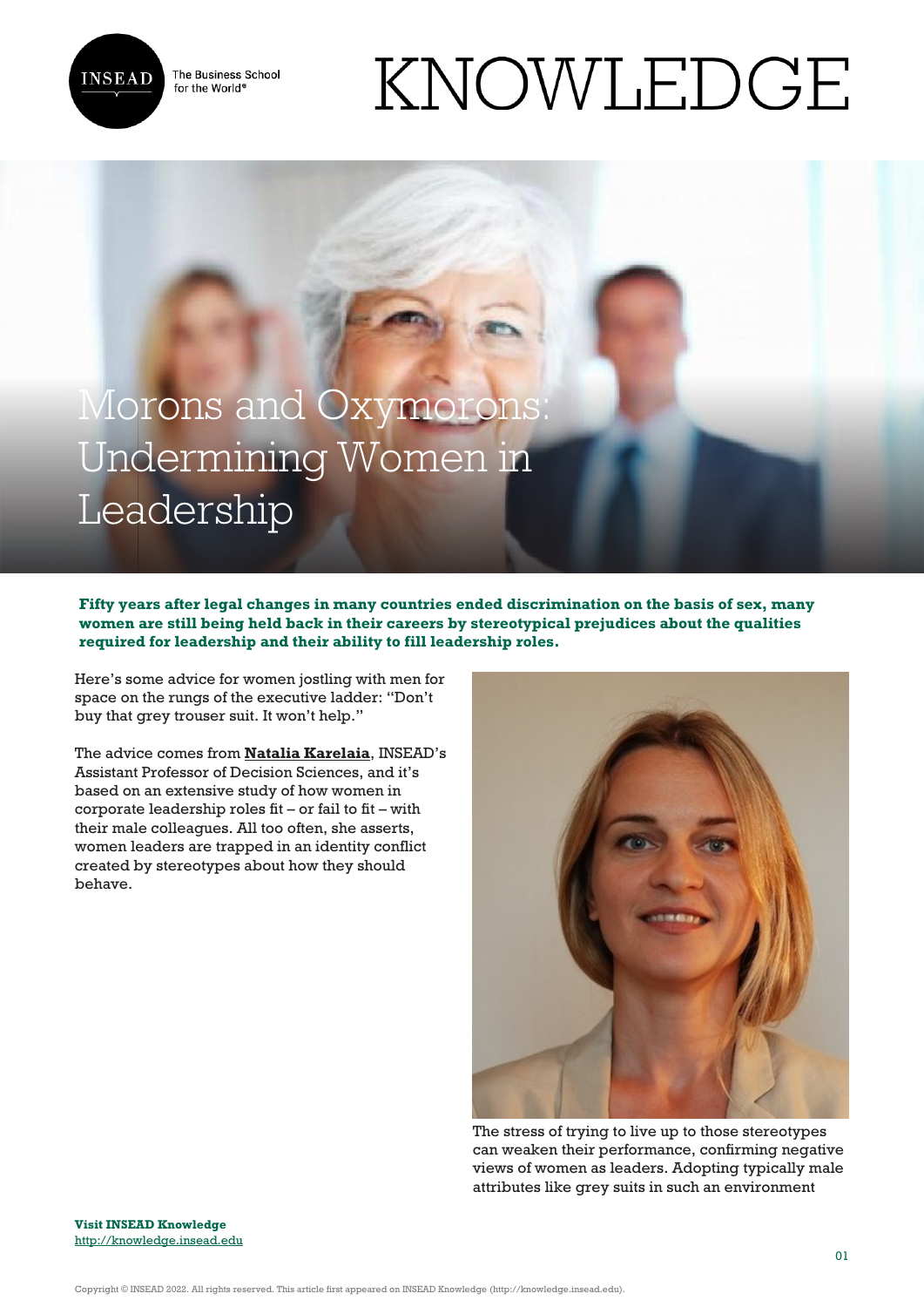won't resolve the contradictions, she says, and may actually worsen the inner conflict between leadership identity and gender identity.

Instead, she advises stronger awareness and acceptance of the positive feminine qualities that they bring to their roles as leaders. "It's not so much what you wear as how you feel about your identity as a woman that is going to enable you to succeed," she affirms. "Having an appreciation of being a woman reduces stress and increases the chances of success."

## **Positive efforts**

That doesn't necessarily mean following the example of English writer and explorer Freya Stark, who - on starting work in the early 1930s at the Baghdad Times - demanded of her male colleagues that they all stand up when she entered the room. ("Office women are to be thought of as queens," she proclaimed. Taken aback, they complied).

But it does suggest that companies should make more positive efforts to recognise and develop women's potential, both in their hiring and evaluation procedures and through mentoring programmes to help women advance in their careers.

There are sound business reasons for doing so. Though there are slightly more men than women in the world, women are moving ahead fast in many areas. According to OECD figures, 47 percent of women in OECD countries are now set to graduate from university, against only 32 percent of men. Among entrants to Harvard Business School's twoyear MBA programme last October, 40 percent were women.

And yet, according to accounting and consultancy firm Grant Thornton, only just over 20 percent of senior management positions are held by women at a global level. In its 2012 International Business Report, the consultancy warned that "a growing body of research suggests that such imbalance in the boardroom can be detrimental to business growth prospects".

## **Seizing the baton**

Citing a 2007 study by Catalyst, a non-profit organisation with a mission to expand opportunities for women and business, Grant Thornton noted that businesses with a higher proportion of women on their boards outperformed rivals in terms of returns on invested capital (66 percent higher), returns on equity (53 percent higher) and sales (42 percent higher). Another report, by McKinsey & Company, found that firms with higher proportions of women in leadership positions tended to perform better on

**Visit INSEAD Knowledge** <http://knowledge.insead.edu> stock markets than those dominated by men.

So why aren't women seizing the leadership baton and taking more businesses forward to a profitable and successful future? Family obligations, including the bearing and raising of children, are often cited as the main explanation.

According to Karelaia, however, the causes lie much deeper, in stereotypical attitudes to gender and leadership that are deeply entrenched among both women and men. Success in a leadership role is often perceived as requiring assertiveness and competitiveness, attributes that clash with a view of women as sensitive and caring. Even when women want to succeed as leaders – and many are put off from even trying – they are often thwarted by the feeling that they have to suppress their female persona, she explains.

That's definitely the view of **Sheryl Sandberg**, a former chief of staff for the U.S. Treasury who was appointed chief operating officer of Facebook Inc. in 2008, and who became the first woman on its board last year.

"We are all… judged and held back by very genderdetermined stereotypes," she told participants in a panel discussion on women in business at the World Economic Forum in Davos earlier this year. "The main difference between men and women in the workplace is that success and likeability are positively correlated for men and negatively correlated for women. As a woman becomes more successful, she is less liked… by women and men."

#### **An uncomfortable burden**

"Women get punished for violating the stereotypes," echoes Herminia Ibarra, Cora Chaired Professor of Leadership and Learning and Professor of Organisational Behaviour at INSEAD, who moderated the Davos panel discussion. "If you are competent and successful and you're a woman, you're not likeable," she says. "If you are likeable, you are not thought to be successful."

Since most of us, men or women, would like to be both competent and liked, that's an uncomfortable burden for women to bear. In a survey of 638 women in leadership positions in a range of industries and countries, INSEAD's Karelaia and coresearcher Laura Guillén, an assistant professor at the European School of Management and Technology, found that women who felt threatened in their gender identity found it harder to carry out their functions as leaders.

By contrast, those who succeeded best were those who were at ease with their gender identity.

Copyright © INSEAD 2022. All rights reserved. This article first appeared on INSEAD Knowledge (http://knowledge.insead.edu).